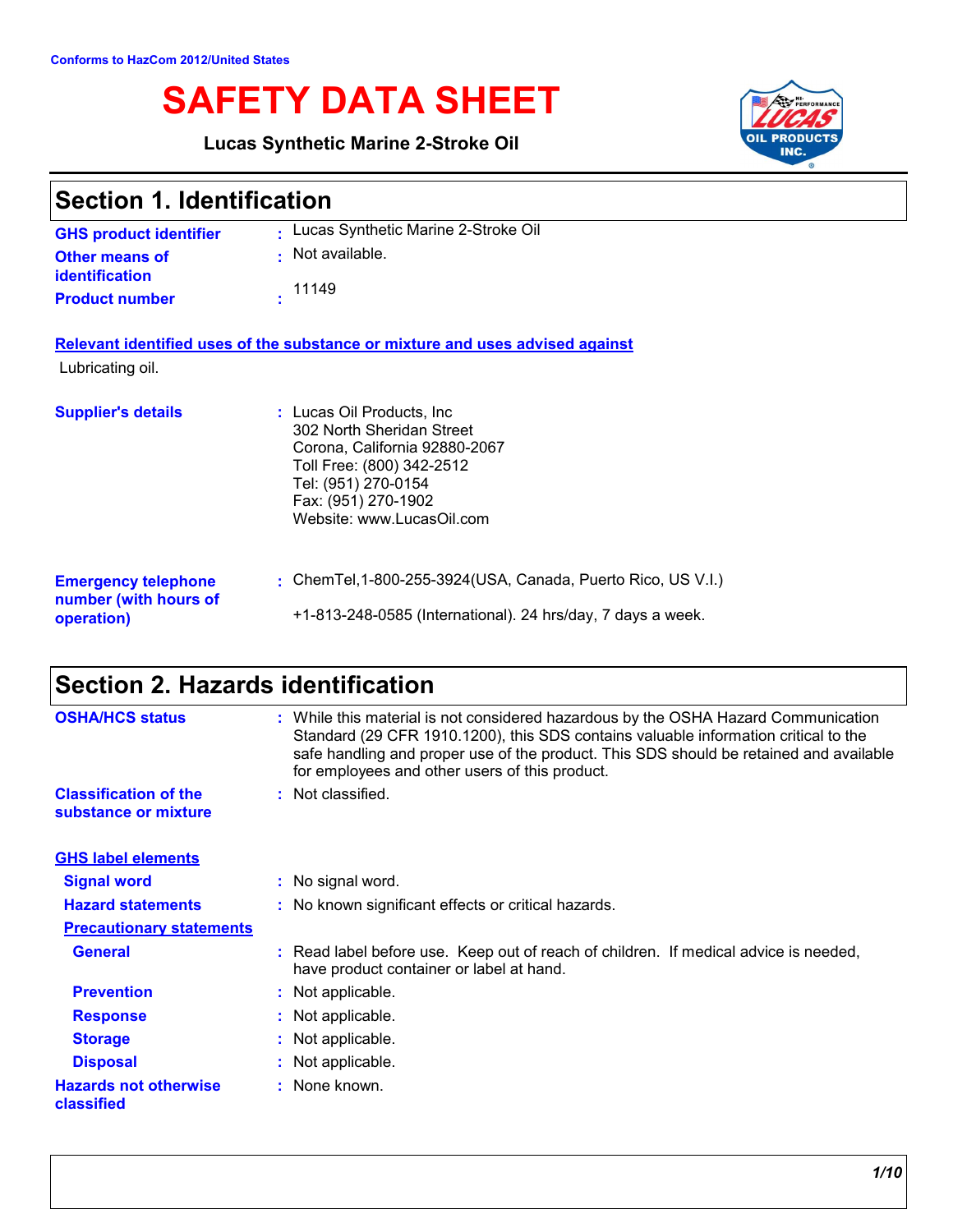

### **Section 3. Composition/information on ingredients**

**:** Mixture

**Other means of identification**

**:** Not available.

#### **CAS number/other identifiers**

**CAS number**

**:**Not applicable.

**:11149**

**Product code**

**There are no ingredients present which, within the current knowledge of the supplier and in the concentrations applicable, are classified as hazardous to health or the environment and hence require reporting in this section.**

**Occupational exposure limits, if available, are listed in Section 8.**

## **Section 4. First aid measures**

#### **Description of necessary first aid measures**

| Eye contact         | : Immediately flush eyes with plenty of water, occasionally lifting the upper and lower<br>eyelids. Check for and remove any contact lenses. Get medical attention if irritation<br>occurs.                                                                                                                                                            |
|---------------------|--------------------------------------------------------------------------------------------------------------------------------------------------------------------------------------------------------------------------------------------------------------------------------------------------------------------------------------------------------|
| <b>Inhalation</b>   | : Remove victim to fresh air and keep at rest in a position comfortable for breathing. Get<br>medical attention if symptoms occur.                                                                                                                                                                                                                     |
| <b>Skin contact</b> | : Flush contaminated skin with plenty of water. Get medical attention if symptoms occur.                                                                                                                                                                                                                                                               |
| <b>Ingestion</b>    | : Wash out mouth with water. Remove victim to fresh air and keep at rest in a position<br>comfortable for breathing. If material has been swallowed and the exposed person is<br>conscious, give small quantities of water to drink. Do not induce vomiting unless<br>directed to do so by medical personnel. Get medical attention if symptoms occur. |

#### **Most important symptoms/effects, acute and delayed**

| <b>Potential acute health effects</b> |  |                                                     |  |  |  |
|---------------------------------------|--|-----------------------------------------------------|--|--|--|
| Eye contact                           |  | : No known significant effects or critical hazards. |  |  |  |
| <b>Inhalation</b>                     |  | : No known significant effects or critical hazards. |  |  |  |
| <b>Skin contact</b>                   |  | : No known significant effects or critical hazards. |  |  |  |
| <b>Ingestion</b>                      |  | : No known significant effects or critical hazards. |  |  |  |
| Over-exposure signs/symptoms          |  |                                                     |  |  |  |
| <b>Eye contact</b>                    |  | : No known significant effects or critical hazards. |  |  |  |
| <b>Inhalation</b>                     |  | : No known significant effects or critical hazards. |  |  |  |
| <b>Skin contact</b>                   |  | : No known significant effects or critical hazards. |  |  |  |
| <b>Ingestion</b>                      |  | : No known significant effects or critical hazards. |  |  |  |

#### **Indication of immediate medical attention and special treatment needed, if necessary**

| <b>Notes to physician</b>         | : Treat symptomatically. Contact poison treatment specialist immediately if large<br>quantities have been ingested or inhaled. |
|-----------------------------------|--------------------------------------------------------------------------------------------------------------------------------|
| <b>Specific treatments</b>        | : No specific treatment.                                                                                                       |
| <b>Protection of first-aiders</b> | No action shall be taken involving any personal risk or without suitable training.                                             |

#### **See toxicological information (Section 11)**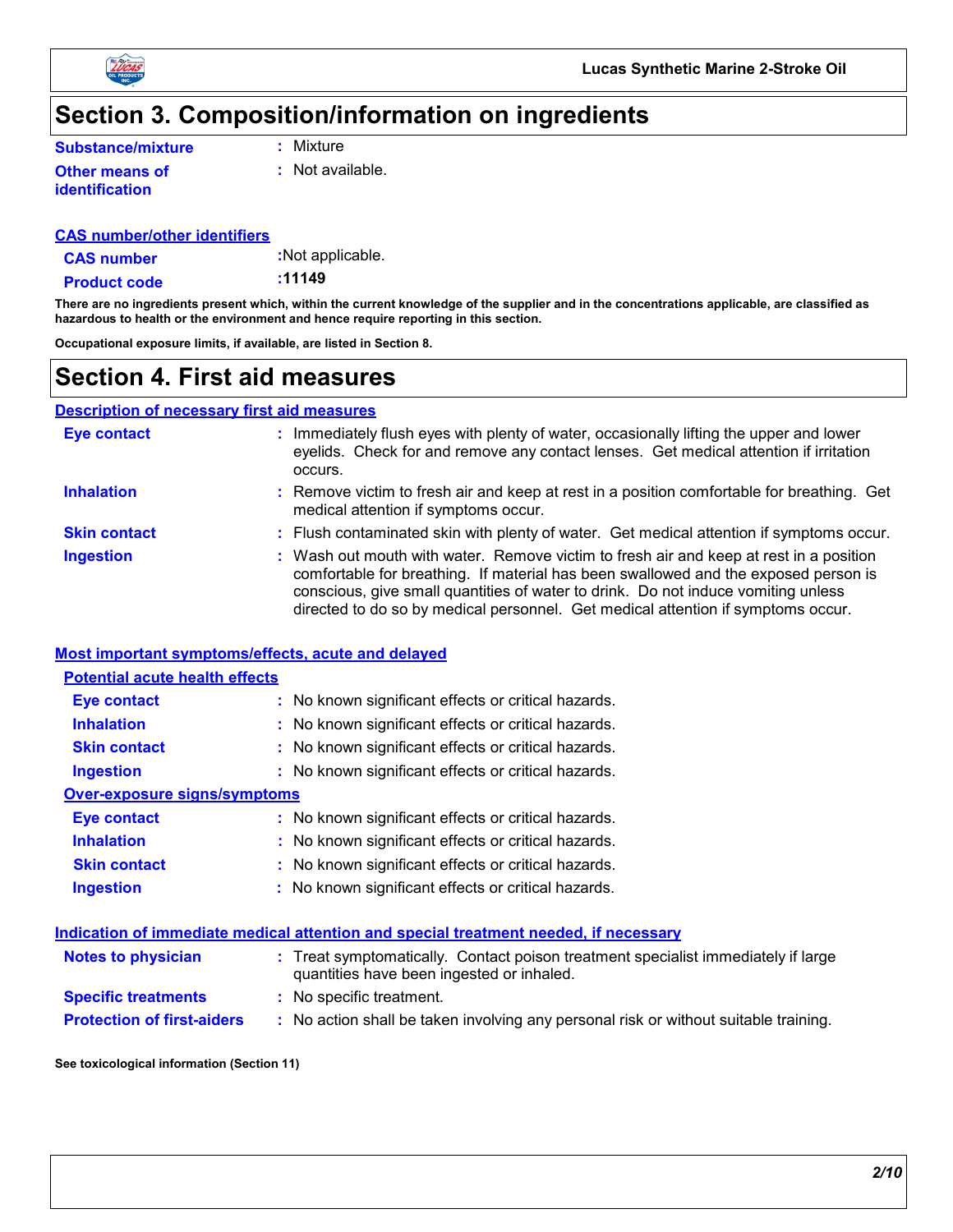

# **Section 5. Fire-fighting measures**

| <b>Extinguishing media</b>                               |                                                                                                                                                                        |
|----------------------------------------------------------|------------------------------------------------------------------------------------------------------------------------------------------------------------------------|
| <b>Suitable extinguishing</b><br>media                   | : Use an extinguishing agent suitable for the surrounding fire.                                                                                                        |
| <b>Unsuitable extinguishing</b><br>media                 | : None known.                                                                                                                                                          |
| <b>Specific hazards arising</b><br>from the chemical     | : No specific fire or explosion hazard.                                                                                                                                |
| <b>Hazardous thermal</b><br>decomposition products       | Decomposition products may include the following materials:<br>carbon dioxide<br>carbon monoxide                                                                       |
| <b>Special protective actions</b><br>for fire-fighters   | : No special precaution is required.                                                                                                                                   |
| <b>Special protective</b><br>equipment for fire-fighters | Fire-fighters should wear appropriate protective equipment and self-contained breathing<br>apparatus (SCBA) with a full face-piece operated in positive pressure mode. |

## **Section 6. Accidental release measures**

|                                                              | Personal precautions, protective equipment and emergency procedures                                                                                                                                                                                                                                                                                                                                                                                                                                                                                                                        |
|--------------------------------------------------------------|--------------------------------------------------------------------------------------------------------------------------------------------------------------------------------------------------------------------------------------------------------------------------------------------------------------------------------------------------------------------------------------------------------------------------------------------------------------------------------------------------------------------------------------------------------------------------------------------|
| For non-emergency<br>personnel                               | : No action shall be taken involving any personal risk or without suitable training. Keep<br>unnecessary and unprotected personnel from entering. Do not touch or walk through<br>spilled material. Put on appropriate personal protective equipment.                                                                                                                                                                                                                                                                                                                                      |
| For emergency responders :                                   | If specialized clothing is required to deal with the spillage, take note of any information in<br>Section 8 on suitable and unsuitable materials. See also the information in "For non-<br>emergency personnel".                                                                                                                                                                                                                                                                                                                                                                           |
| <b>Environmental precautions</b>                             | : Avoid dispersal of spilled material and runoff and contact with soil, waterways, drains<br>and sewers. Inform the relevant authorities if the product has caused environmental<br>pollution (sewers, waterways, soil or air).                                                                                                                                                                                                                                                                                                                                                            |
| <b>Methods and materials for containment and cleaning up</b> |                                                                                                                                                                                                                                                                                                                                                                                                                                                                                                                                                                                            |
| <b>Small spill</b>                                           | : Stop leak if without risk. Move containers from spill area. Dilute with water and mop up<br>if water-soluble. Alternatively, or if water-insoluble, absorb with an inert dry material and<br>place in an appropriate waste disposal container. Dispose of via a licensed waste<br>disposal contractor.                                                                                                                                                                                                                                                                                   |
| <b>Large spill</b>                                           | : Stop leak if without risk. Move containers from spill area. Prevent entry into sewers,<br>water courses, basements or confined areas. Wash spillages into an effluent treatment<br>plant or proceed as follows. Contain and collect spillage with non-combustible,<br>absorbent material e.g. sand, earth, vermiculite or diatomaceous earth and place in<br>container for disposal according to local regulations (see Section 13). Dispose of via a<br>licensed waste disposal contractor. Note: see Section 1 for emergency contact<br>information and Section 13 for waste disposal. |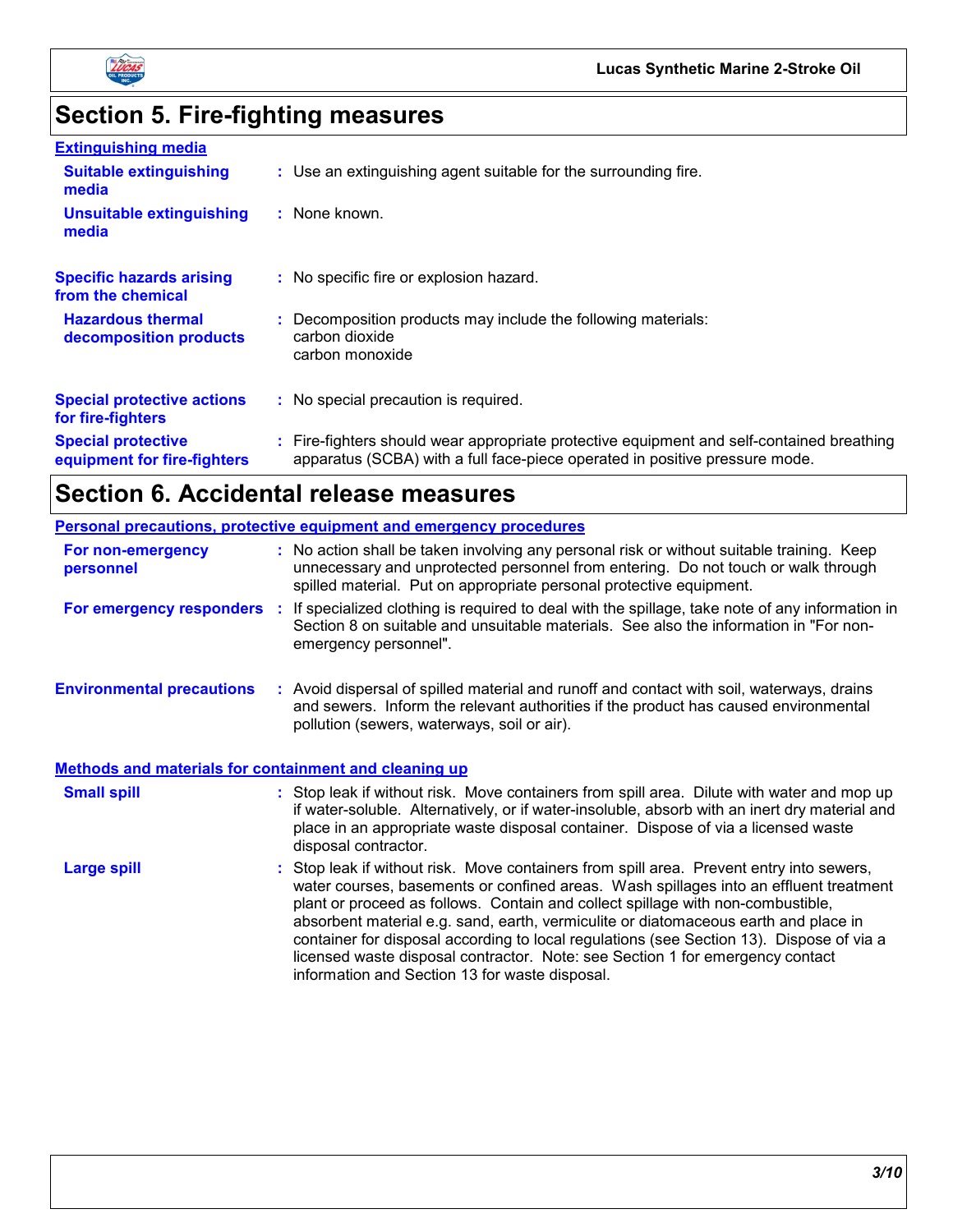

# **Section 7. Handling and storage**

| <b>Precautions for safe handling</b>                                             |                                                                                                                                                                                                                                                                                                                                                                                                                                                          |
|----------------------------------------------------------------------------------|----------------------------------------------------------------------------------------------------------------------------------------------------------------------------------------------------------------------------------------------------------------------------------------------------------------------------------------------------------------------------------------------------------------------------------------------------------|
| <b>Protective measures</b>                                                       | : Put on appropriate personal protective equipment (see Section 8).                                                                                                                                                                                                                                                                                                                                                                                      |
| <b>Advice on general</b><br>occupational hygiene                                 | : Eating, drinking and smoking should be prohibited in areas where this material is<br>handled, stored and processed. Workers should wash hands and face before eating,<br>drinking and smoking. See also Section 8 for additional information on hygiene<br>measures.                                                                                                                                                                                   |
| <b>Conditions for safe storage,</b><br>including any<br><i>incompatibilities</i> | : Store in accordance with local regulations. Store in original container protected from<br>direct sunlight in a dry, cool and well-ventilated area, away from incompatible materials<br>(see Section 10) and food and drink. Keep container tightly closed and sealed until<br>ready for use. Containers that have been opened must be carefully resealed and kept<br>upright to prevent leakage. Do not store in unlabeled containers. Use appropriate |

containment to avoid environmental contamination.

## **Section 8. Exposure controls/personal protection**

| <b>Control parameters</b>                         |                                                                                                                                                                                                                                                                                                                                                                  |
|---------------------------------------------------|------------------------------------------------------------------------------------------------------------------------------------------------------------------------------------------------------------------------------------------------------------------------------------------------------------------------------------------------------------------|
| <b>Occupational exposure limits</b>               |                                                                                                                                                                                                                                                                                                                                                                  |
| None.                                             |                                                                                                                                                                                                                                                                                                                                                                  |
| <b>Appropriate engineering</b><br><b>controls</b> | : Good general ventilation should be sufficient to control worker exposure to airborne<br>contaminants.                                                                                                                                                                                                                                                          |
| <b>Environmental exposure</b><br><b>controls</b>  | : Emissions from ventilation or work process equipment should be checked to ensure<br>they comply with the requirements of environmental protection legislation.                                                                                                                                                                                                 |
| <b>Individual protection measures</b>             |                                                                                                                                                                                                                                                                                                                                                                  |
| <b>Hygiene measures</b>                           | : Wash hands, forearms and face thoroughly after handling chemical products, before<br>eating, smoking and using the lavatory and at the end of the working period. Ensure<br>that eyewash stations and safety showers are close to the workstation location.                                                                                                    |
| <b>Eye/face protection</b>                        | Safety eyewear complying with an approved standard should be used when a risk<br>assessment indicates this is necessary to avoid exposure to liquid splashes, mists,<br>gases or dusts. If contact is possible, the following protection should be worn, unless<br>the assessment indicates a higher degree of protection: safety glasses with side-<br>shields. |
| <b>Skin protection</b>                            |                                                                                                                                                                                                                                                                                                                                                                  |
| <b>Hand protection</b>                            | : Chemical-resistant, impervious gloves complying with an approved standard should be<br>worn at all times when handling chemical products if a risk assessment indicates this is<br>necessary.                                                                                                                                                                  |
| <b>Body protection</b>                            | : Personal protective equipment for the body should be selected based on the task being<br>performed and the risks involved and should be approved by a specialist before<br>handling this product.                                                                                                                                                              |
| <b>Other skin protection</b>                      | : Appropriate footwear and any additional skin protection measures should be selected<br>based on the task being performed and the risks involved and should be approved by a<br>specialist before handling this product.                                                                                                                                        |
| <b>Respiratory protection</b>                     | : Use a properly fitted, air-purifying or supplied air respirator complying with an approved<br>standard if a risk assessment indicates this is necessary. Respirator selection must be<br>based on known or anticipated exposure levels, the hazards of the product and the safe<br>working limits of the selected respirator.                                  |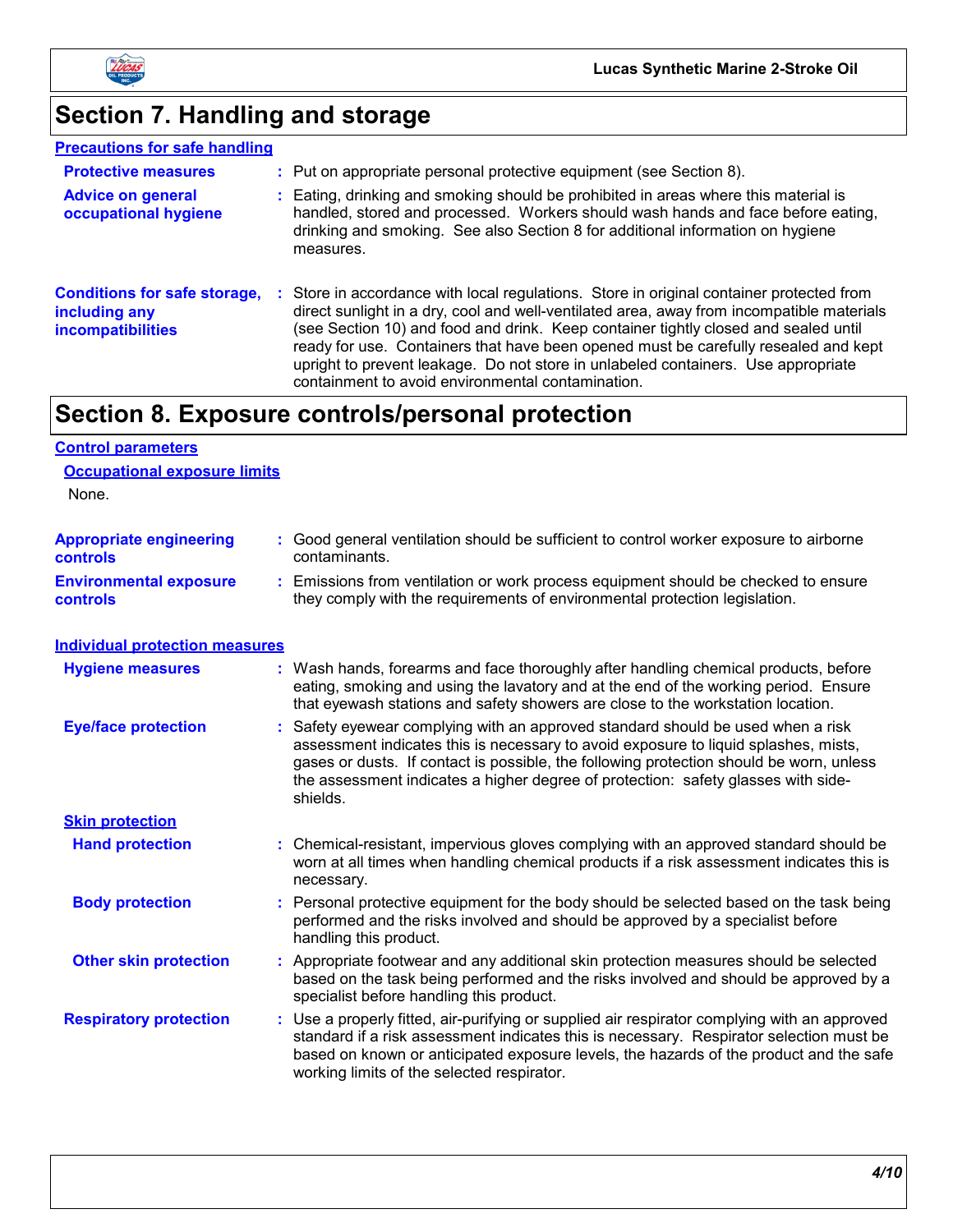

## **Section 9. Physical and chemical properties**

#### **Appearance**

| <b>Physical state</b>                                  |    | : Liquid. [Clear.]                                         |
|--------------------------------------------------------|----|------------------------------------------------------------|
| <b>Color</b>                                           |    | Blue-Green.                                                |
| <b>Odor</b>                                            |    | Petroleum.                                                 |
| <b>Odor threshold</b>                                  |    | Not available.                                             |
| pH                                                     |    | Not available.                                             |
| <b>Melting point</b>                                   |    | Not available.                                             |
| <b>Boiling point</b>                                   |    | $>260^{\circ}$ C ( $>500^{\circ}$ F)                       |
| <b>Flash point</b>                                     |    | Closed cup: 79.4°C (175 °F)                                |
| <b>Burning time</b>                                    |    | Not applicable.                                            |
| <b>Burning rate</b>                                    |    | Not applicable.                                            |
| <b>Evaporation rate</b>                                |    | Not available.                                             |
| <b>Flammability (solid, gas)</b>                       |    | : Not available.                                           |
| <b>Lower and upper explosive</b><br>(flammable) limits |    | : Not available.                                           |
| <b>Vapor pressure</b>                                  |    | Not available.                                             |
| <b>Vapor density</b>                                   |    | : Not available.                                           |
| <b>Relative density</b>                                |    | : 0.84                                                     |
| <b>Solubility</b>                                      |    | Negligible at 25°C                                         |
| <b>Solubility in water</b>                             |    | : Not available.                                           |
| <b>Partition coefficient: n-</b>                       |    | : Not available.                                           |
| octanol/water                                          |    |                                                            |
| <b>Auto-ignition temperature</b>                       |    | : Not available.                                           |
| <b>Decomposition temperature</b>                       | ÷. | Not available.                                             |
| <b>SADT</b>                                            |    | Not available.                                             |
| <b>Viscosity</b>                                       |    | Kinematic (40°C (104°F)): 0.47 cm <sup>2</sup> /s (47 cSt) |

## **Section 10. Stability and reactivity**

| <b>Reactivity</b>                                   | : No specific test data related to reactivity available for this product or its ingredients.              |
|-----------------------------------------------------|-----------------------------------------------------------------------------------------------------------|
| <b>Chemical stability</b>                           | : The product is stable.                                                                                  |
| <b>Possibility of hazardous</b><br><b>reactions</b> | : Under normal conditions of storage and use, hazardous reactions will not occur.                         |
| <b>Conditions to avoid</b>                          | : No specific data.                                                                                       |
| <b>Incompatible materials</b>                       | : Reactive or incompatible with the following materials: oxidizing materials.                             |
| <b>Hazardous decomposition</b><br>products          | : Under normal conditions of storage and use, hazardous decomposition products should<br>not be produced. |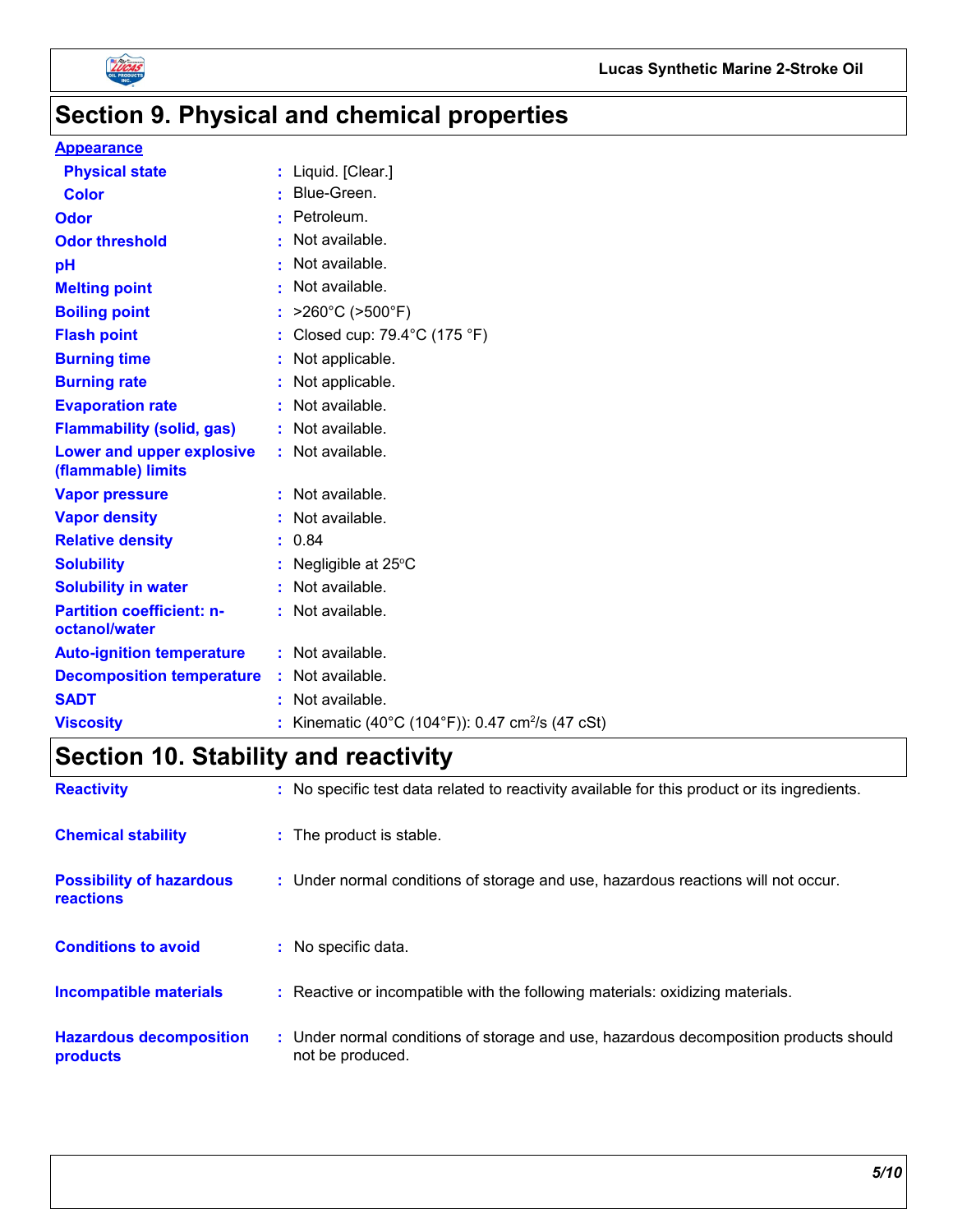



# **Section 11. Toxicological information**

| <b>Information on toxicological effects</b>               |                                                                                          |
|-----------------------------------------------------------|------------------------------------------------------------------------------------------|
| <b>Acute toxicity</b>                                     |                                                                                          |
| There is no data available.                               |                                                                                          |
| <b>Irritation/Corrosion</b>                               |                                                                                          |
| <b>Skin</b>                                               | : There is no data available.                                                            |
| <b>Eyes</b>                                               | : There is no data available.                                                            |
| <b>Respiratory</b>                                        | : There is no data available.                                                            |
| <b>Sensitization</b>                                      |                                                                                          |
| <b>Skin</b>                                               | : There is no data available.                                                            |
| <b>Respiratory</b>                                        | : There is no data available.                                                            |
| <b>Mutagenicity</b>                                       |                                                                                          |
| There is no data available.                               |                                                                                          |
| <b>Carcinogenicity</b>                                    |                                                                                          |
| There is no data available.                               |                                                                                          |
| <b>Reproductive toxicity</b>                              |                                                                                          |
| There is no data available.                               |                                                                                          |
| <b>Teratogenicity</b>                                     |                                                                                          |
| There is no data available.                               |                                                                                          |
| <b>Specific target organ toxicity (single exposure)</b>   |                                                                                          |
| There is no data available.                               |                                                                                          |
| <b>Specific target organ toxicity (repeated exposure)</b> |                                                                                          |
| There is no data available.                               |                                                                                          |
| <b>Aspiration hazard</b>                                  |                                                                                          |
| There is no data available.                               |                                                                                          |
| <b>Information on the likely</b><br>routes of exposure    | : Dermal contact. Eye contact. Inhalation. Ingestion.                                    |
| <b>Potential acute health effects</b>                     |                                                                                          |
| <b>Eye contact</b>                                        | : No known significant effects or critical hazards.                                      |
| <b>Inhalation</b>                                         | : No known significant effects or critical hazards.                                      |
| <b>Skin contact</b>                                       | : No known significant effects or critical hazards.                                      |
| <b>Ingestion</b>                                          | : No known significant effects or critical hazards.                                      |
|                                                           |                                                                                          |
|                                                           | Symptoms related to the physical, chemical and toxicological characteristics             |
| <b>Eye contact</b>                                        | : No known significant effects or critical hazards.                                      |
| <b>Inhalation</b>                                         | : No known significant effects or critical hazards.                                      |
| <b>Skin contact</b>                                       | : No known significant effects or critical hazards.                                      |
| <b>Ingestion</b>                                          | : No known significant effects or critical hazards.                                      |
|                                                           | Delayed and immediate effects and also chronic effects from short and long term exposure |
| <b>Short term exposure</b>                                |                                                                                          |
| <b>Potential immediate</b><br>effects                     | : No known significant effects or critical hazards.                                      |
| <b>Potential delayed effects</b>                          | : No known significant effects or critical hazards.                                      |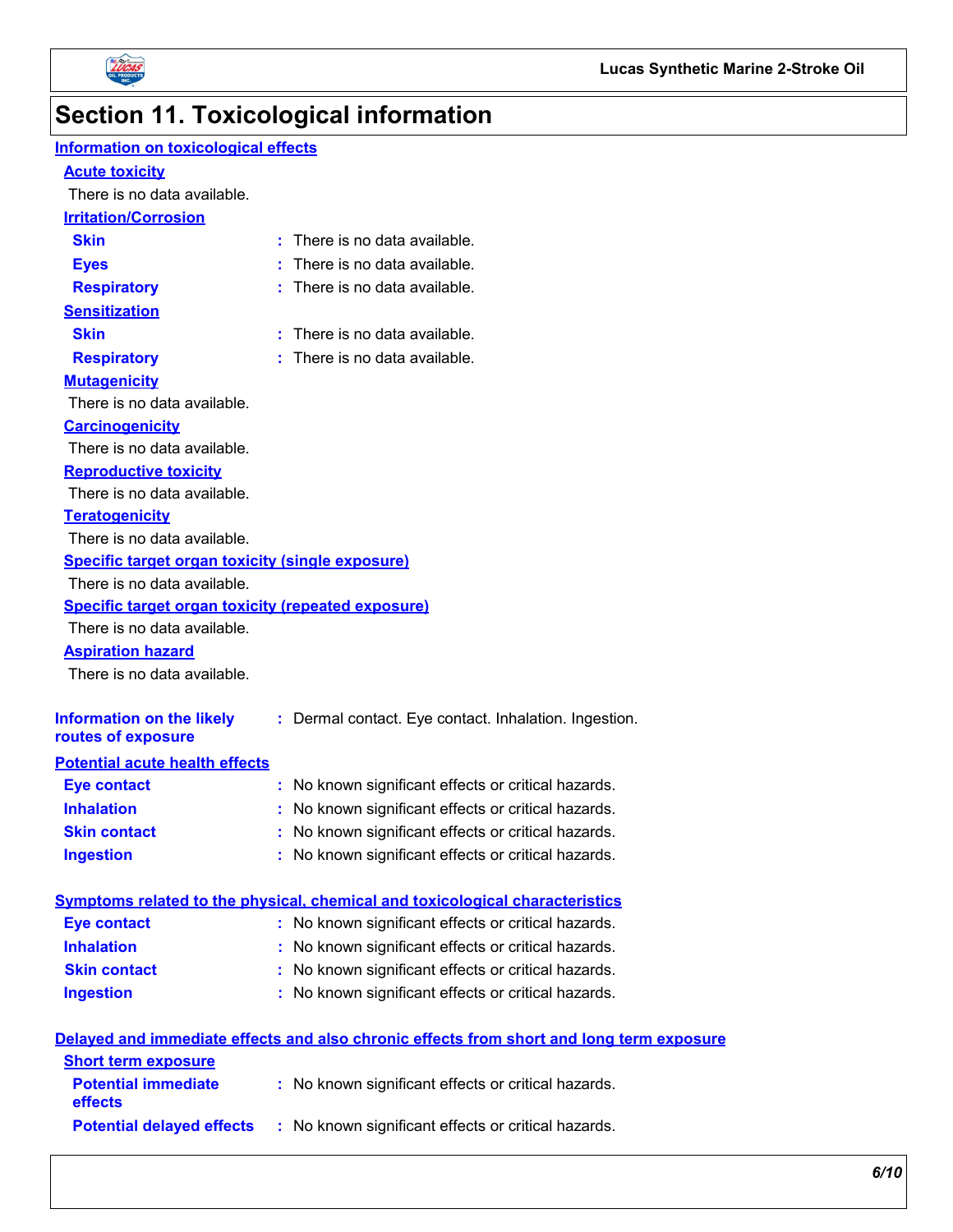



## **Section 11. Toxicological information**

| <b>Long term exposure</b>               |                                                     |
|-----------------------------------------|-----------------------------------------------------|
| <b>Potential immediate</b><br>effects   | : No known significant effects or critical hazards. |
| <b>Potential delayed effects</b>        | : No known significant effects or critical hazards. |
| <b>Potential chronic health effects</b> |                                                     |
| <b>General</b>                          | : No known significant effects or critical hazards. |
| <b>Carcinogenicity</b>                  | : No known significant effects or critical hazards. |
| <b>Mutagenicity</b>                     | : No known significant effects or critical hazards. |
| <b>Teratogenicity</b>                   | : No known significant effects or critical hazards. |
| <b>Developmental effects</b>            | : No known significant effects or critical hazards. |
| <b>Fertility effects</b>                | : No known significant effects or critical hazards. |

#### **Numerical measures of toxicity**

#### **Acute toxicity estimates**

There is no data available.

### **Section 12. Ecological information**

#### **Toxicity**

There is no data available.

#### **Persistence and degradability**

There is no data available.

#### **Bioaccumulative potential**

There is no data available.

#### **Mobility in soil**

| <b>Soil/water partition</b> | : There is no data available. |
|-----------------------------|-------------------------------|
| coefficient $(K_{oc})$      |                               |

**Other adverse effects** : No known significant effects or critical hazards.

### **Section 13. Disposal considerations**

| <b>Disposal methods</b> | : The generation of waste should be avoided or minimized wherever possible. Disposal<br>of this product, solutions and any by-products should comply with the requirements of<br>environmental protection and waste disposal legislation and any regional local authority<br>requirements. Dispose of surplus and non-recyclable products via a licensed waste<br>disposal contractor. Waste should not be disposed of untreated to the sewer unless<br>fully compliant with the requirements of all authorities with jurisdiction. Waste<br>packaging should be recycled. Incineration or landfill should only be considered when<br>recycling is not feasible. This material and its container must be disposed of in a safe<br>way. Empty containers or liners may retain some product residues. Avoid dispersal of |
|-------------------------|------------------------------------------------------------------------------------------------------------------------------------------------------------------------------------------------------------------------------------------------------------------------------------------------------------------------------------------------------------------------------------------------------------------------------------------------------------------------------------------------------------------------------------------------------------------------------------------------------------------------------------------------------------------------------------------------------------------------------------------------------------------------------------------------------------------------|
|                         | spilled material and runoff and contact with soil, waterways, drains and sewers.                                                                                                                                                                                                                                                                                                                                                                                                                                                                                                                                                                                                                                                                                                                                       |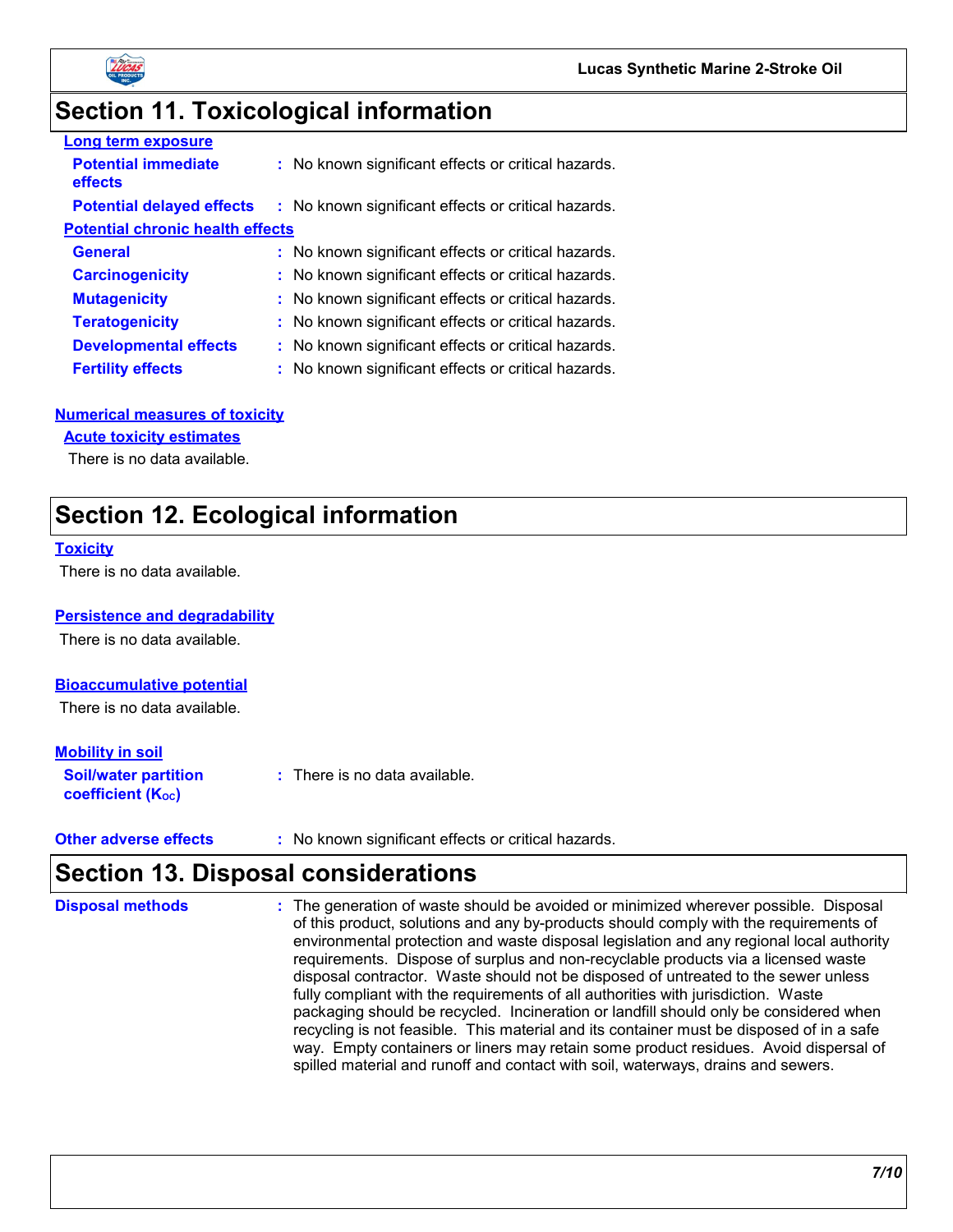

## **Section 14. Transport information**

|                                      | <b>DOT Classification</b> | <b>IMDG</b>              | <b>IATA</b>              |
|--------------------------------------|---------------------------|--------------------------|--------------------------|
| <b>UN number</b>                     | Not regulated.            | Not regulated.           | Not regulated.           |
| <b>UN proper</b><br>shipping name    |                           |                          | $\overline{\phantom{a}}$ |
| <b>Transport</b><br>hazard class(es) | $\overline{\phantom{0}}$  |                          | $\overline{\phantom{0}}$ |
| <b>Packing group</b>                 | $\blacksquare$            | $\overline{\phantom{a}}$ | $\overline{\phantom{a}}$ |
| <b>Environmental</b><br>hazards      | No.                       | No.                      | No.                      |
| <b>Additional</b><br>information     | $\overline{a}$            | $\overline{\phantom{a}}$ |                          |

**Special precautions for user Transport within user's premises:** always transport in closed containers that are **:** upright and secure. Ensure that persons transporting the product know what to do in the event of an accident or spillage.

**Transport in bulk according :** Not available. **to Annex II of MARPOL 73/78 and the IBC Code**

### **Section 15. Regulatory information**

| <b>U.S. Federal regulations</b>                                                   | : TSCA 8(a) CDR Exempt/Partial exemption: Not determined                  |  |
|-----------------------------------------------------------------------------------|---------------------------------------------------------------------------|--|
|                                                                                   | United States inventory (TSCA 8b): All components are listed or exempted. |  |
| <b>Clean Air Act Section 112</b><br>(b) Hazardous Air<br><b>Pollutants (HAPS)</b> | : Not listed                                                              |  |
| <b>Clean Air Act Section 602</b><br><b>Class I Substances</b>                     | : Not listed                                                              |  |
| <b>Clean Air Act Section 602</b><br><b>Class II Substances</b>                    | : Not listed                                                              |  |
| <b>DEA List I Chemicals</b><br>(Precursor Chemicals)                              | : Not listed                                                              |  |
| <b>DEA List II Chemicals</b><br><b>(Essential Chemicals)</b>                      | : Not listed                                                              |  |
| <b>SARA 302/304</b>                                                               |                                                                           |  |
| <b>Composition/information on ingredients</b>                                     |                                                                           |  |
| No products were found.                                                           |                                                                           |  |
| <b>SARA 304 RQ</b><br><b>SARA 311/312</b>                                         | : Not applicable.                                                         |  |
| <b>Classification</b>                                                             | : Not applicable.                                                         |  |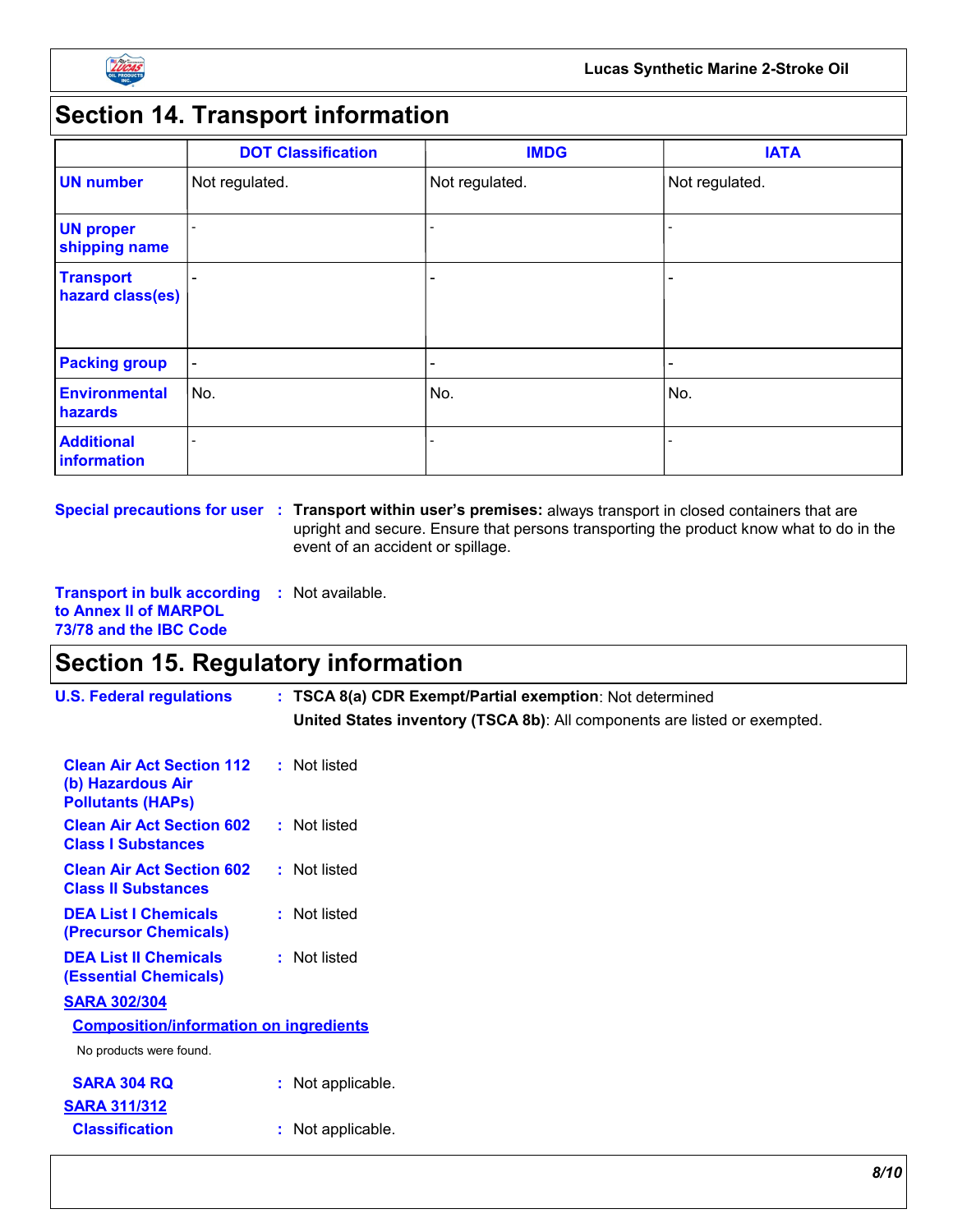

### **Section 15. Regulatory information**

#### **Composition/information on ingredients**

No products were found.

| <b>State regulations</b>                                                           |                                                                                                                                                                                                                                                                                                                                                                                                                                                                                                         |
|------------------------------------------------------------------------------------|---------------------------------------------------------------------------------------------------------------------------------------------------------------------------------------------------------------------------------------------------------------------------------------------------------------------------------------------------------------------------------------------------------------------------------------------------------------------------------------------------------|
| <b>Massachusetts</b>                                                               | : None of the components are listed.                                                                                                                                                                                                                                                                                                                                                                                                                                                                    |
| <b>New York</b>                                                                    | : None of the components are listed.                                                                                                                                                                                                                                                                                                                                                                                                                                                                    |
| <b>New Jersey</b>                                                                  | : The following components are listed: Residual oils (petroleum), solvent-refined                                                                                                                                                                                                                                                                                                                                                                                                                       |
| <b>Pennsylvania</b>                                                                | : None of the components are listed.                                                                                                                                                                                                                                                                                                                                                                                                                                                                    |
| <b>California Prop. 65</b>                                                         |                                                                                                                                                                                                                                                                                                                                                                                                                                                                                                         |
| No products were found.                                                            |                                                                                                                                                                                                                                                                                                                                                                                                                                                                                                         |
| <b>International regulations</b>                                                   |                                                                                                                                                                                                                                                                                                                                                                                                                                                                                                         |
| <b>International lists</b>                                                         | : Australia inventory (AICS): All components are listed or exempted.<br>China inventory (IECSC): All components are listed or exempted.<br>Japan inventory: Not determined.<br>Korea inventory: All components are listed or exempted.<br>Malaysia Inventory (EHS Register): Not determined.<br>New Zealand Inventory of Chemicals (NZIoC): All components are listed or exempted.<br>Philippines inventory (PICCS): All components are listed or exempted.<br>Taiwan inventory (CSNN): Not determined. |
| <b>Chemical Weapons</b><br><b>Convention List Schedule</b><br><b>I</b> Chemicals   | : Not listed                                                                                                                                                                                                                                                                                                                                                                                                                                                                                            |
| <b>Chemical Weapons</b><br><b>Convention List Schedule</b><br><b>Il Chemicals</b>  | : Not listed                                                                                                                                                                                                                                                                                                                                                                                                                                                                                            |
| <b>Chemical Weapons</b><br><b>Convention List Schedule</b><br><b>III Chemicals</b> | : Not listed                                                                                                                                                                                                                                                                                                                                                                                                                                                                                            |

### **Section 16. Other information**

#### **Hazardous Material Information System (U.S.A.)**

**Health :** 0 **Flammability :** 1 **Physical hazards :** 0

**Caution: HMIS® ratings are based on a 0-4 rating scale, with 0 representing minimal hazards or risks, and 4 representing significant hazards or risks Although HMIS® ratings are not required on SDSs under 29 CFR 1910.1200, the preparer may choose to provide them. HMIS® ratings are to be used with a fully implemented HMIS® program. HMIS® is a registered mark of the National Paint & Coatings Association (NPCA). HMIS® materials may be purchased exclusively from J. J. Keller (800) 327-6868.**

**The customer is responsible for determining the PPE code for this material.**

**National Fire Protection Association (U.S.A.)**

#### **Health :** 0 **Flammability :** 1 **Instability :** 0

**Reprinted with permission from NFPA 704-2001, Identification of the Hazards of Materials for Emergency Response Copyright ©1997, National Fire Protection Association, Quincy, MA 02269. This reprinted material is not the complete and official position of the National Fire Protection Association, on the referenced subject which is represented only by the standard in its entirety.**

**Copyright ©2001, National Fire Protection Association, Quincy, MA 02269. This warning system is intended to be interpreted and applied only by properly trained individuals to identify fire, health and reactivity hazards of chemicals. The user is referred to certain limited number of chemicals with recommended classifications in NFPA 49 and NFPA 325, which would be used as a guideline only. Whether the chemicals are classified by NFPA or not, anyone using the 704 systems to classify chemicals does so at their own risk.**

#### **History**

**Date of issue mm/dd/yyyy :** 12/16/2019